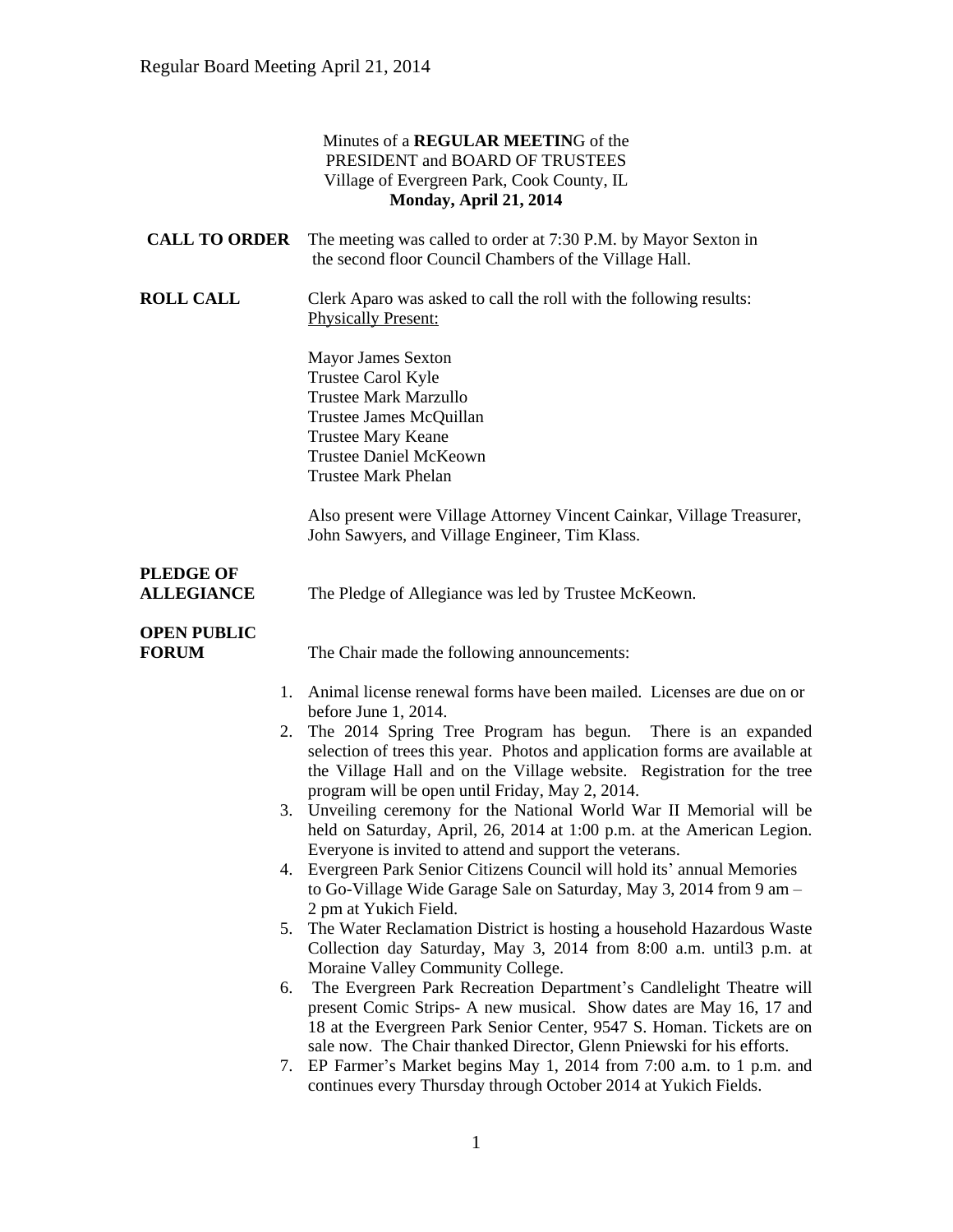|                                                       | 8. The EP Police Department is presenting the Hook a Kid on Golf<br>program free to boys and girls of the Village between ages of $8 - 13$ .<br>Registration is limited and applications are accepted on a first come first<br>Applications are on the website and at the Police<br>serve basis.<br>Department and the Village Hall.<br>9. The Chair stated former Evergreen Park intern/employee Ms. Pieysha<br>Allen graduated with honors from the Chicago Police Academy and<br>begins her career with as a Chicago Police Officer. The Chair stated<br>how proud we all are of Pieysha. He congratulated Mr. Percy Allen and<br>his father, Mr. Allen who were in the audience tonight and regularly<br>attend Village Board meetings. They were given a round of applause.<br>10. Congratulations also to Mr. Jim Aducci Jr. and his family. Jim was<br>brought up from the minor leagues to the Texas Rangers baseball team. |
|-------------------------------------------------------|-------------------------------------------------------------------------------------------------------------------------------------------------------------------------------------------------------------------------------------------------------------------------------------------------------------------------------------------------------------------------------------------------------------------------------------------------------------------------------------------------------------------------------------------------------------------------------------------------------------------------------------------------------------------------------------------------------------------------------------------------------------------------------------------------------------------------------------------------------------------------------------------------------------------------------------|
| <b>OPEN PUBLIC</b><br><b>AUDIENCE</b>                 | NONE.                                                                                                                                                                                                                                                                                                                                                                                                                                                                                                                                                                                                                                                                                                                                                                                                                                                                                                                               |
| <b>REGULAR</b><br><b>AGENDA</b>                       | Motion by Trustee Kyle second by Trustee McKeown to waive the<br>reading of the minutes of the April 7, 2014 Regular Board Meeting of<br>the President and Board of Trustees as presented and passed by<br>unanimous voice vote and so ordered by the Chair.                                                                                                                                                                                                                                                                                                                                                                                                                                                                                                                                                                                                                                                                        |
| <b>PUBLIC</b><br><b>HEARING</b><br><b>MINUTES</b>     | Motion by Trustee McQuillan second by Trustee Keane to waive the<br>reading of the minutes of the April 7, 2014 Public Hearing regarding the<br>quick take of the Evergreen Plaza as presented and passed by unanimous<br>voice vote and so ordered by the Chair.                                                                                                                                                                                                                                                                                                                                                                                                                                                                                                                                                                                                                                                                   |
| <b>RESOLUTION</b><br>NO. 12-2014                      | Motion by Trustee Phelan second by Trustee Marzullo, to approve<br><b>Resolution NO. 12-2014</b> with expenditures of the General Corporate<br>Fund of \$295,925.53 and the Sewer and Water Fund in the amount of<br>\$ 236,929.01 and the 95 <sup>th</sup> Street TIF Fund, \$ 49,011.50 and the Capital<br>Improvement Fund, \$17,217.96 and the Street Bond Fund \$43,250.00<br>for a total \$ 642,334.00. Upon roll call, voting YES: Trustees Kyle,<br>Marzullo, McQuillan, Keane, McKeown and Phelan; voting NO: NONE.<br>The motion was passed and so ordered by the Chair.                                                                                                                                                                                                                                                                                                                                                  |
| <b>VILLAGE</b><br><b>TREASURER'S</b><br><b>REPORT</b> | Motion by Trustee McKeown second by Trustee Phelan to approve the<br>Village Treasurer's report for <b>March 2014</b> for information and file in the<br>amount of \$5,356,979.30 in the General Fund and \$2,699,461.73 in the<br>Sewer and Water Fund.<br>The motion was passed by unanimous voice<br>vote and so ordered by the Chair.                                                                                                                                                                                                                                                                                                                                                                                                                                                                                                                                                                                           |
| <b>BUSINESS</b><br><b>CERTIFICATES</b>                | Motion by Trustee Kyle second by Trustee McQuillan to table the<br>application for the business license application for <b>DUNKIN DONUTS</b><br><b>(NEW BUILDING)</b> to operate a coffee, donut and sandwich business<br>located at 9601 S. Pulaski. The Chair stated completed plans have not<br>been submitted for this project. He requested the Board table until                                                                                                                                                                                                                                                                                                                                                                                                                                                                                                                                                              |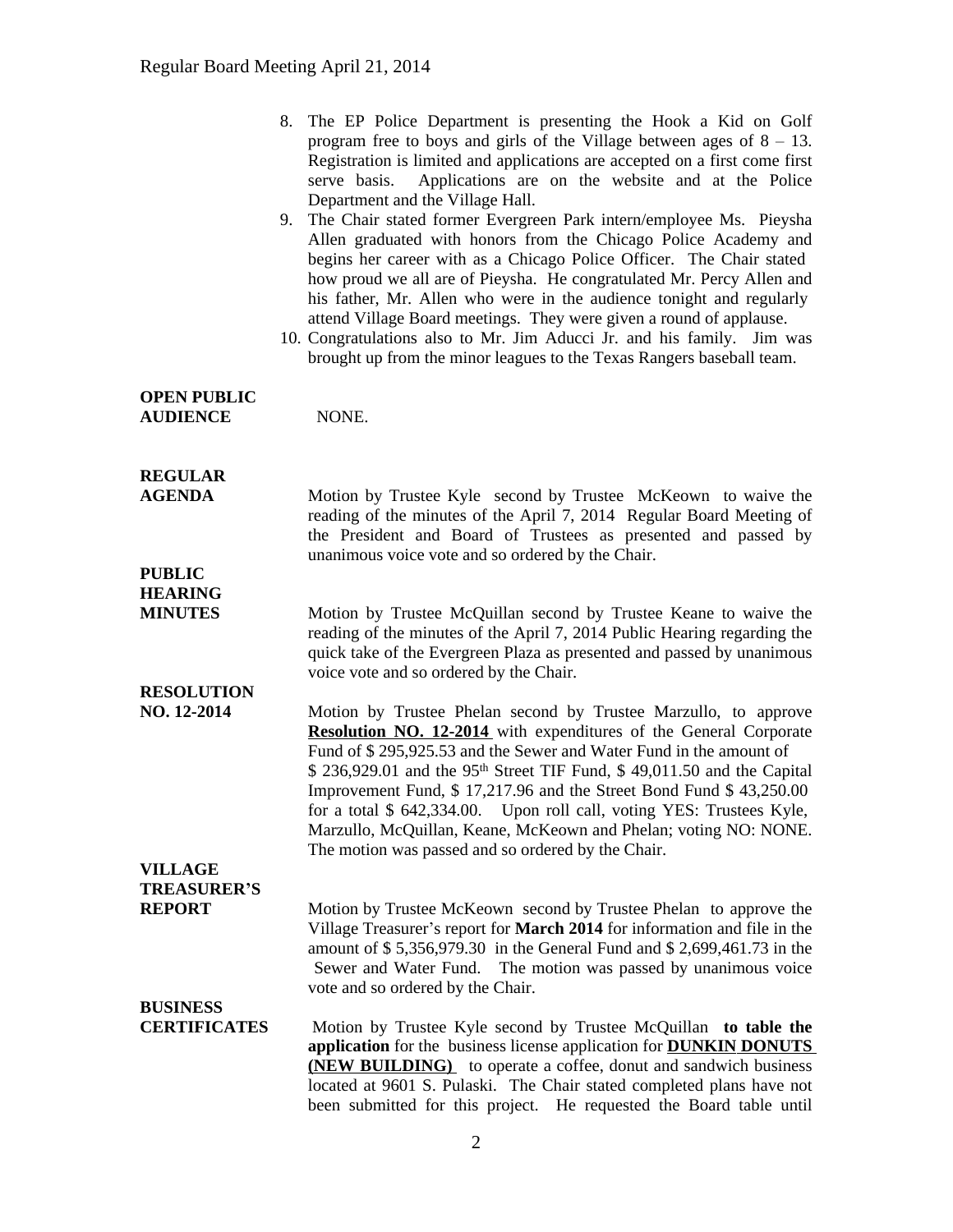further information is obtained. A brief discussion took place regarding curb cuts, parking and the placement of other businesses located at that address. Upon roll call, voting YES: Trustees Marzullo, McQuillan, Keane, McKeown, Phelan, and Kyle; voting NO: NONE. The motion was passed and so ordered by the Chair.

Motion by Trustee Marzullo second by Trustee Kyle to approve the business license application for **PRETTY NAILS (New Owner)** to conduct a nail salon located at 8736 S. Kedzie Avenue. Upon roll call, voting YES: Trustees McQuillan, Keane, McKeown, Phelan, Kyle and Marzullo; voting NO: NONE. The motion was passed and so ordered by the Chair.

Motion by Trustee Kyle second by Trustee Kean to approve the business license application for **METRO LOAN COMPANY** to conduct an insurance/title/short term consumer lending office located at 9445 S. Kedzie Avenue. Upon roll call, voting YES: Trustees Keane, McKeown, Phelan, Kyle, and McQuillan; voting NO: Trustee Marzullo. The motion was passed and so ordered by the Chair.

## **RESOLUTION**

**NO. 7-2014** Motion by Trustee McKeown second by Trustee Phelan to approve *Resolution NO. 7-2014, "A Resolution of the Village of Evergreen Park, Cook County, Illinois Authorizing Submittal of the Existing Development Plans List to the Metropolitan Water Reclamation* **District of Greater Chicago**. " The attorney explained this does not affect any legacy projects. The Chair noted detention requirements have been changed stating anything over  $\frac{1}{2}$  an acre requires separate detention. A brief discussion took place regarding the new requirements. Upon roll call, voting YES: Trustees McKeown, Phelan, Kyle, Marzullo and McQuillan and Keane; voting NO: NONE. The motion was passed and so ordered by the Chair.

#### **MOTORCYCLE AWARENESS MONTH**

Motion by Trustee Phelan second by Trustee Kyle to adopt the proclamation," *Declare May 2014 Motorcycle Awareness Month in the Village of Evergreen Park.*<sup>*n*</sup> The motion was passed by unanimous voice vote and so ordered by the Chair.

### **MUNICIPAL**

**CLERK'S** Motion by Trustee Marzullo second by Trustee Keane to adopt the proclamation for "Municipal Clerks Week in Evergreen Park May 4, - May 10, 2014." The motion was passed by unanimous voice vote and so ordered by the Chair.

#### **ARBOR DAY**

**PROCLAMATION** Motion by Trustee Marzullo second by Trustee McQuillan to adopt proclamation, *"Proclaiming April 25, 2014 as Arbor Day in the Village of Evergreen Park, Illinois."* The motion was passed by unanimous voice vote and so ordered by the Chair.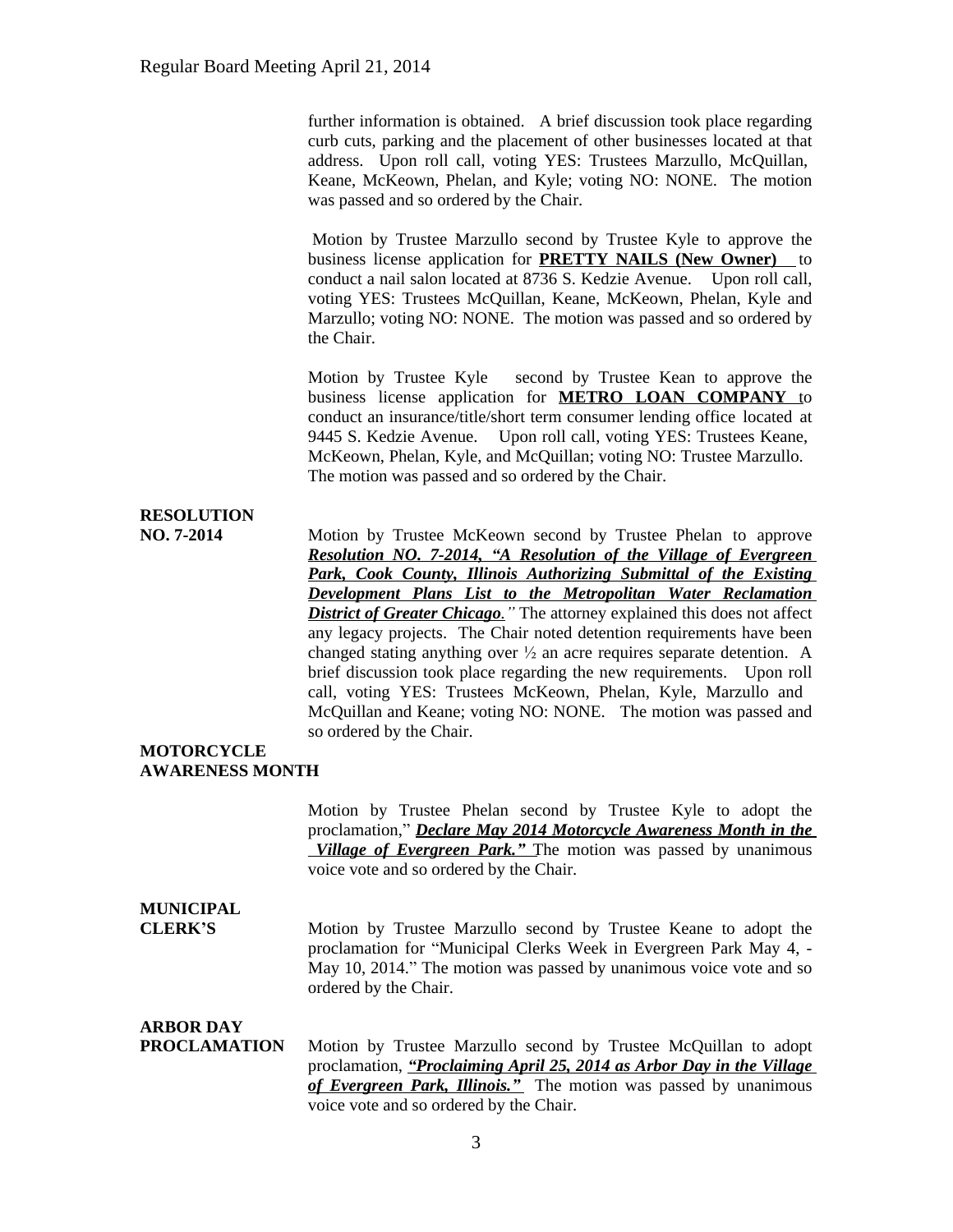#### **THOMAS JACOBS RECOGNITION**

The Chair introduced Mr. Gavin Yeaman, Deputy Street Director and Village arborist who introduced Mr. Thomas Jacobs, a  $7<sup>th</sup>$  grader at Central Jr. High and the winner of the 2014 Annual Arbor Day writing contest. Tom's essay was the winner from all the student essays. Tom received tickets to Pappy's and the Morton Arboretum and a tree planting in his honor at Central Jr. High. Gavin invited everyone to attend the tree planting event planned for Friday, April 25, 2014 at Central Jr. High School. The audience and the Board gave Tom and the Jacobs family a hearty round of applause.

#### **9200 BLOCK ST. LOUIS**

**STOP SIGN** Motion by Trustee Phelan second by Trustee Keane to approve the request from the 9200 Block of St. Louis for a stop sign in the east – west direction. The Chair stated children live on every block and drivers should be extra careful and obey all speed limits and signage. Upon roll call, voting YES: Trustees Kyle, Marzullo, McQuillan, Keane, McKeown and Phelan; voting NO: NONE. The motion was passed and so ordered by the Chair.

#### **TAVERN ON THE**

**GREEN PARTY** Motion by Trustee Phelan second by Trustee McQuillan to approve the request from Tavern on the Green to sponsor a Christmas without Cancer Derby Day fundraiser on Saturday, May 3, 2014. The Chair will contact Mr. Pappas tomorrow to review the hours for this event. Upon roll call, voting YES: Trustees Marzullo, McQuillan, Keane, McKeown, Phelan and Kyle; voting NO: NONE. The motion was passed and so ordered by the Chair.

**ENGINEER'S REPORT** Engineer Klass stated no report.

# **ATTORNEY'S**

**REPORT** The Attorney had no report.

## **BRICK WORK**

**FIRE HOUSE** Motion by Trustee Marzullo second by Trustee McQuillan to approve the PW Director's request to award Grove Masonry (the low bidder) the exterior brick repair work at the Fire House, 9000 S. Kedzie, in the amount of \$ 43,950.00. Upon roll call, voting YES: Trustees McQuillan, Keane, McKeown, Kyle, Phelan and Marzullo; voting NO: NONE. The motion was passed and so ordered by the Chair.

# **EPPD**

**CAR DONATION** Motion by Trustee Phelan second by Trustee McKeown to approve the vehicle donation from the Police Department to the Village of PalosHills,